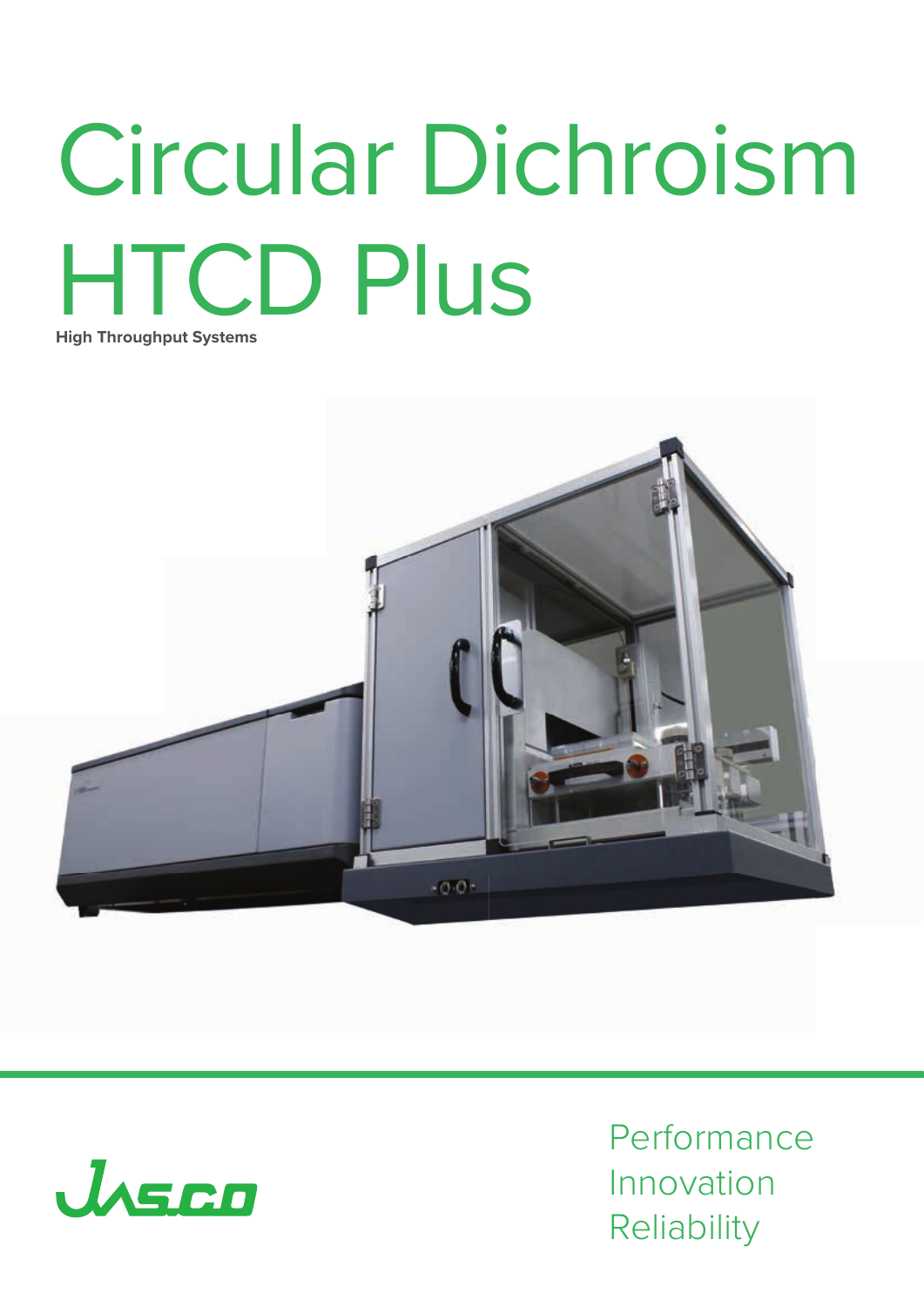

For scientists in pharmaceutical, process- and bio-technology, and food chemistry labs who need reproducible automated measurements and reliable structural analysis software, the high-throughput circular dichroism (HTCD) system eliminates human error and bias in measurement acquisition and biomolecular characterization.

### Table of contents

#### **Instrument System**

| Configuration              |   |
|----------------------------|---|
| Features                   | ൳ |
| <b>Software</b>            |   |
| Spectrum QC Test           |   |
| <b>Multivariate SSE</b>    |   |
| <b>Applications</b>        | 8 |
| <b>Spectra Manager CFR</b> |   |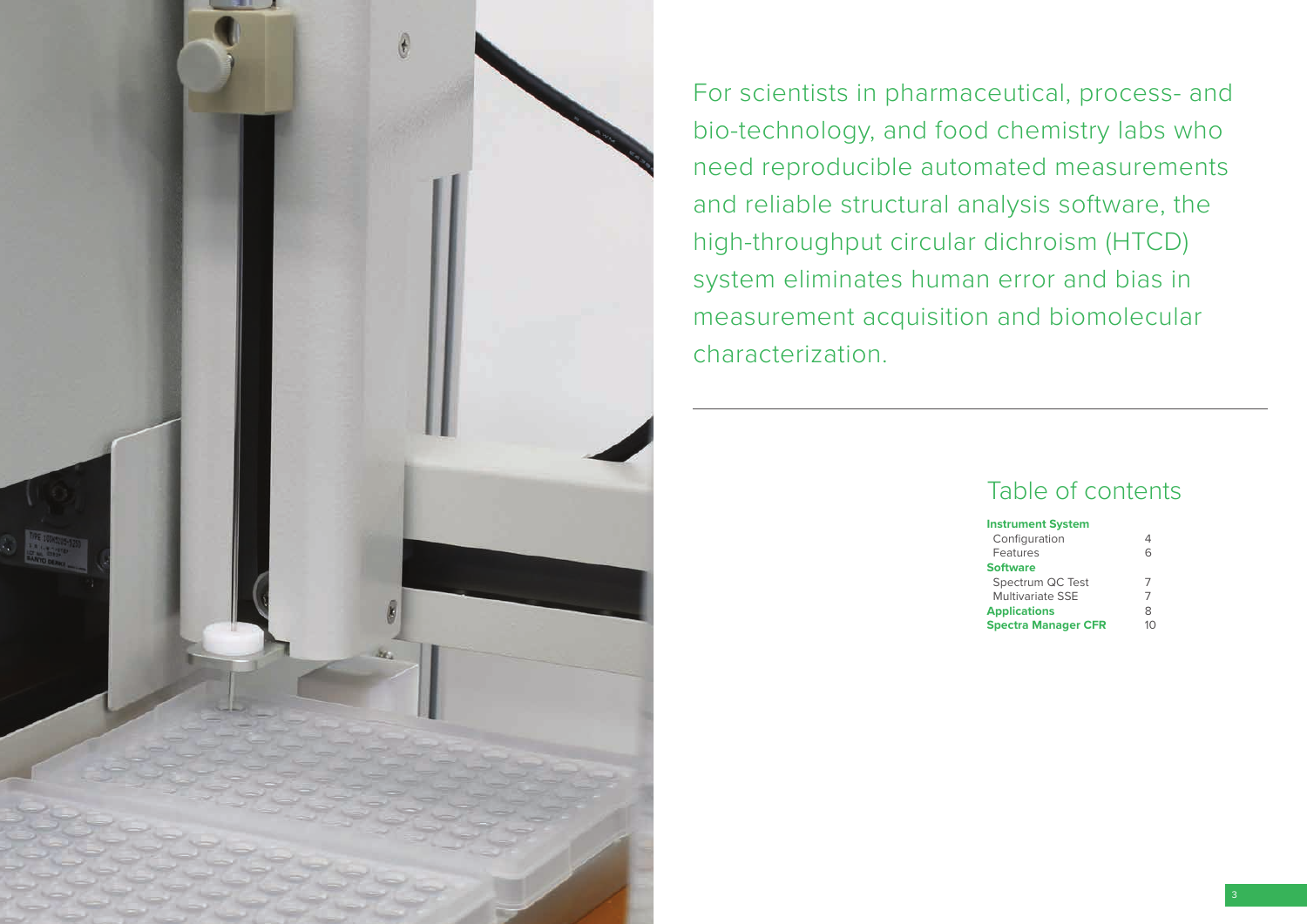### Automated Protein Screening

**The evaluation of secondary and tertiary structure is important in quality testing of protein and peptide based biologics. Circular dichroism (CD) is sensitive to a biomolecule's asymmetry and is ideal for pharmaceutical stability and processing studies, where even slight changes to the molecule or its environment can induce structural changes, altering its function. While CD measurements are known to be quick and easy to perform, the highthroughput system dramatically increases the amount of data obtained with automated measurements using two 96-well microplates and 120 vials.**

> **ASP-849 | Syringe Pump** High-speed, high-accuracy pump for transferring a precise amount of sample to the flow cell.

**SRA-841 | Rack for microplates** Holds up to two 96-well microplates and three flushing solvents (approx. 170 mL).



**ASU-800CD | Autosampler** Performs automated measurements using predetermined parameters.





**Sampling Nozzle** with bias for piercing the plate sealer without risk of including debris.

The HTCD allows automated scanning measurements using pre-programmed parameters. The autosampler can be set to maintain the microplate rack or vial rack at a constant temperature to avoid sample denaturation or evaporation, and a system case further protects from sample contamination. The flushing method is pre-programmed for protein or DNA/RNA samples to eliminate sample carry-over, and the method is also customizable with up to three flushing solvents. The system allows samples to be recovered following measurement, and batch data processing includes secondary structure and comparability analysis.

> **SRA-842 | Rack for sample vials** Holds up to 120 sample vials and three flushing solvents (approx. 170 mL).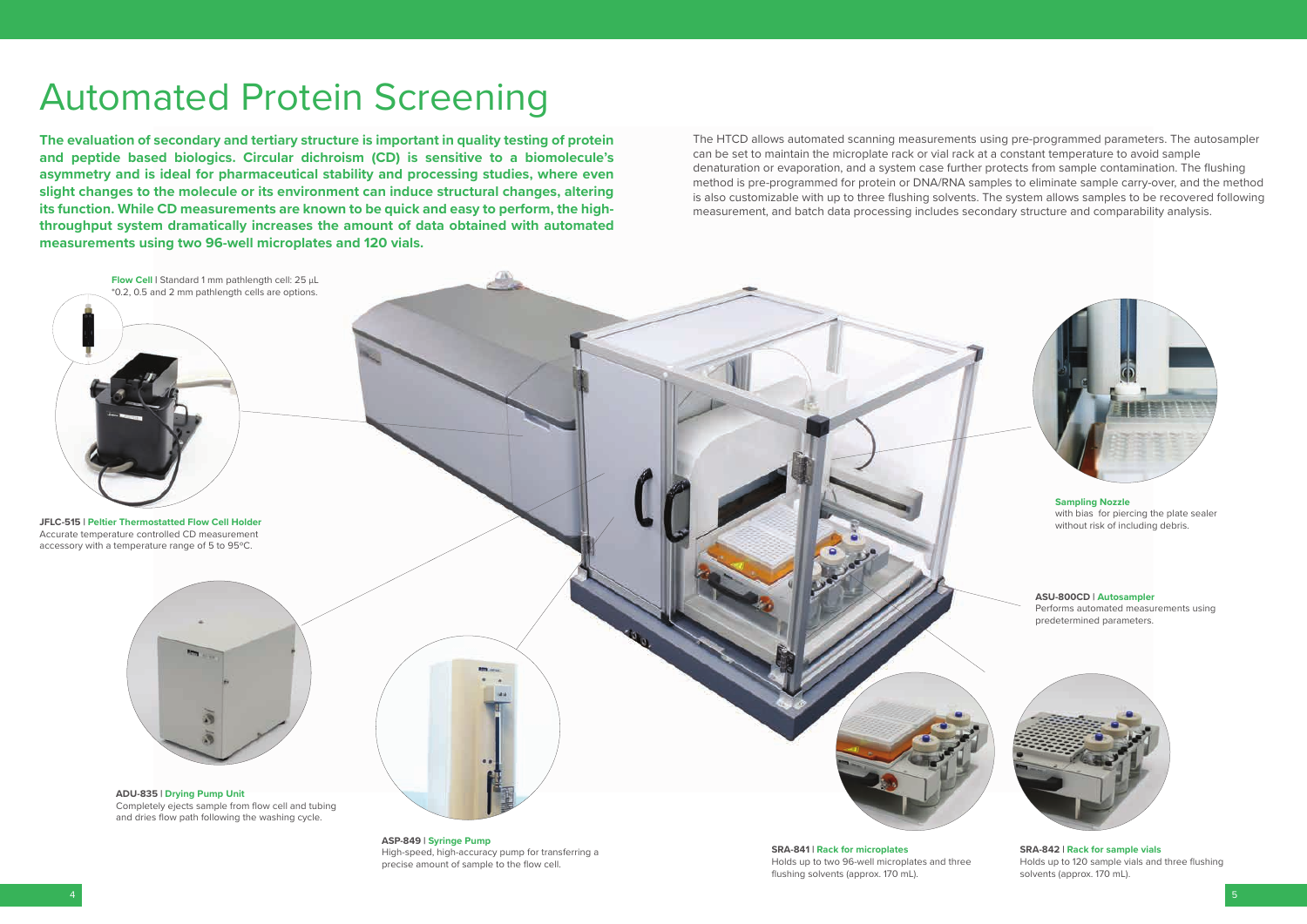### Advanced Features

#### **Spectrum Test Measurement**

The [Sample Measurement] option allows a test measurement to be performed before running a sequence program, while the [Sequence Measurement] option begins the pre-programmed measurement sequence.

#### **Sequence Program**

A sequence program can be created on Spectra Manager, and can be imported using spreadsheet.

#### **Open Access Function**

Allows the sequence to be edited during the measurement. Samples, baselines, and parameters can be added or removed, file names and locations can be changed, and sample information can be supplied.

#### **Air Volume Auto Optimization**

Secondary Structure Estimation Analysis can be performed automatically on a large number of data files.





The air volume to send to the sample cell is determined automatically (or manually) by photometric measurements, which allows sample volume optimization. This function helps to reduce the dead-volume.

#### **Pre-programmed Flushing Function**

The flushing method is pre-programmed for protein or DNA/RNA samples to eliminate sample carry-over, and the method is also customizable with up to three flushing solvents.

#### **Automatic Calculation of Optical Constants**

Optical constants are automatically calculated in the [CD Multivariate SSE] program when the path length and mean residue molar concentration are specified for the sample measurement.

#### **Batch Processing**

- Fully automated measurement of up to 192 samples (two 96-well microplates), or 120 sample vials
- Conventional and high-throughput measurement modes can be selected with ease
- Pre-registered flush method for protein or DNA/RNA samples can be selected to eliminate sample carry-over
- Retrofit capability to existing J-815 and J-1500 CD spectrometer
- Drying system to eliminate sample dilution
- Flow monitor function to confirm sample can reach flow cell for proper measurement
- Measurement throughput of general protein sample is 7.5 min/sample

- Verifies the calibration model using crossvalidation
- Minimizes residual error in the concentration by calculating the abundance ratio
- Validates the analysis result using an F-test
- Verifies recalculation and calculated results (GLP/ GMP compliant)
- Compliant with 21 CFR Part 11





|                   | $6.7.7$ , $40 - 7.5$                                                                                                                           |                                                                                                                                                                                                                              |                           |                                                                                  |           |  |
|-------------------|------------------------------------------------------------------------------------------------------------------------------------------------|------------------------------------------------------------------------------------------------------------------------------------------------------------------------------------------------------------------------------|---------------------------|----------------------------------------------------------------------------------|-----------|--|
| Ξľ<br>$\Xi_{2}$ . |                                                                                                                                                |                                                                                                                                                                                                                              | ş                         | research.                                                                        | . .<br>š6 |  |
|                   | $\frac{1}{2} \left( \frac{1}{2} \right)^2 + \frac{1}{2} \left( \frac{1}{2} \right)^2$<br><b>MAY 22</b><br>m.<br><b><i><u>EXECUTIVE</u></i></b> | <b>Tar</b><br><b>START OF</b><br>perfection books from the ac-                                                                                                                                                               |                           | -<br>--<br>-<br>. .                                                              |           |  |
|                   | r.<br>m<br><b>Service</b><br>316101                                                                                                            | All of Concertaints and<br><b>Chill refrigat</b><br>125025                                                                                                                                                                   | فتست<br>-<br>-<br>Aire    | ۰<br><br>--<br>---<br>.<br>--<br><br>                                            |           |  |
|                   | 医辐射机                                                                                                                                           | <b>Service And Controllers</b>                                                                                                                                                                                               | <b>TAXABLE</b><br>---<br> | <br>۰<br>40<br>-<br>-                                                            |           |  |
|                   |                                                                                                                                                |                                                                                                                                                                                                                              | .                         | سند                                                                              |           |  |
|                   | I<br>212121<br>019101<br>348464<br>34242<br>朝田                                                                                                 | Per S<br>as a democrats chose through a<br>SCANSING ORIGINAL COMPANY<br><b>Service Contact of Scientists and</b><br>The cold dealers to the following the top<br>the convention from the effective and the di-<br>committee, | .<br>.<br>--              | $\sim$<br>.<br><br><b>Service</b><br>--<br><b>Second</b><br>--<br>---<br>57<br>÷ |           |  |



#### **JWSQC-530 | Spectrum QC Test Program**

The [Spectrum QC Test] program statistically evaluates the similarity and z-score between a measured sample spectrum and previously recorded reference data, effectively eliminating operator bias. To account for noise in the CD spectrum, calculated weighted scores are performed at each wavelength using the relation between the standard deviation of the noise and the high tension (HT) voltage of the CD spectrometer.

- Three algorithms are included: Correlation coefficient, Euclidean distance, Manhattan distance
- Sensitive to changes in spectral shape and intensity
- Optical pathlength and concentration correction for reference model and sample spectrum
- Pass/fail evaluation function using a z-score
- Compliant with 21 CFR Part 11

#### **JWMVS-529 | CD Multivariate SSE Program**

The quantitative multivariate analysis (PCR/PLS) program is used for the estimation of protein secondary structures from CD spectra. The reference data set includes 26 proteins with the option to add additional spectra. In addition, users can create their own unique reference data set.

### Powerful Analysis with Automated Post Measurement Processing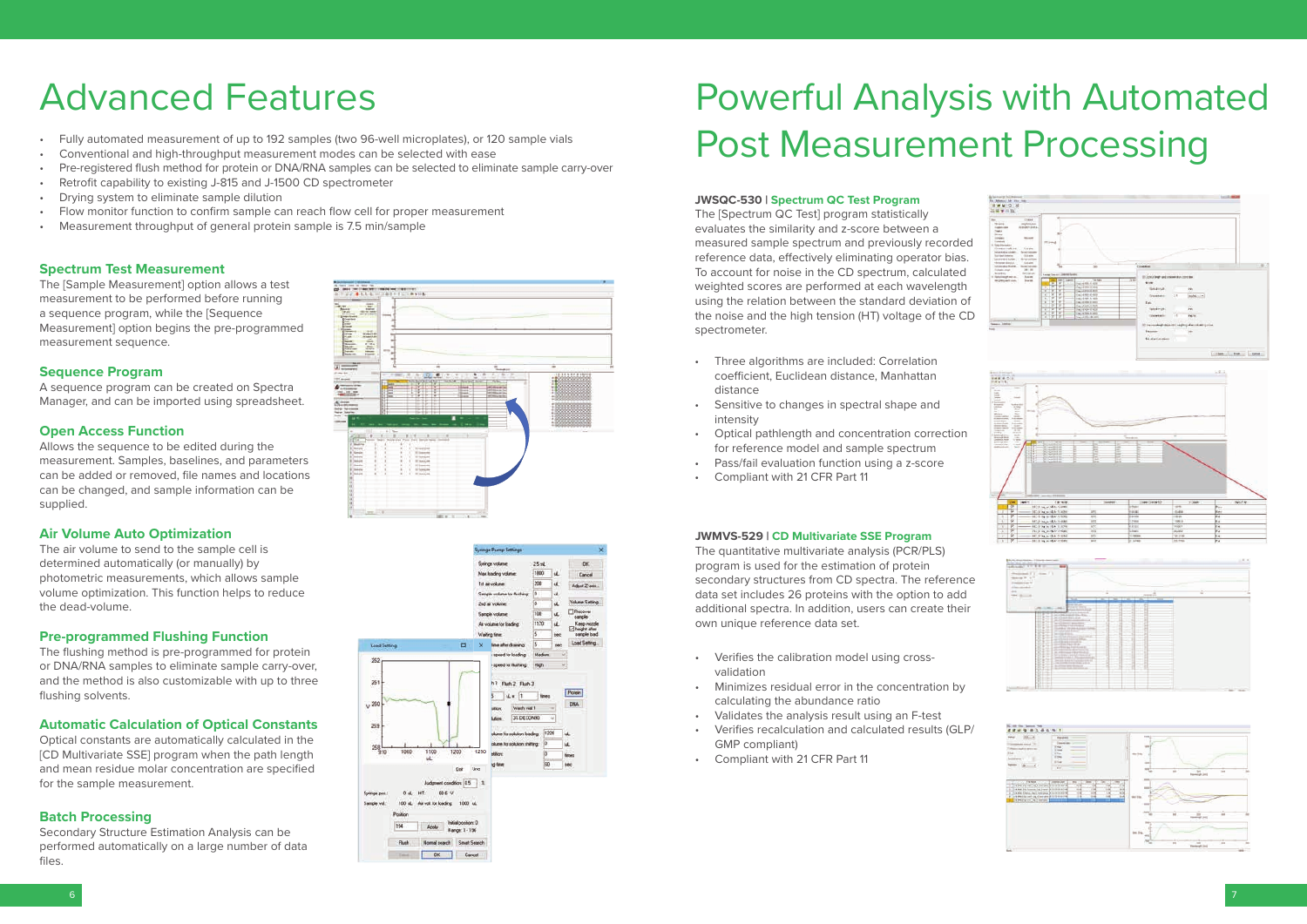### Applications

#### **Small Pathlength Cell Reproducibility**

Since CD is an absorption technique based on Beer's Law, the sample concentration and pathlength are critical to obtaining good CD data. Strongly absorbing samples and/or buffers can be measured by either decreasing the concentration or cell pathlength. However, for some samples the working concentration cannot be modified. The 0.2 mm pathlength cell allows for strongly absorbing samples to be accurately and reproducibly measured in the far-UV with the HTCD Plus system.



Far-UV spectra of 184 bovine serum albumin samples (BSA, 0.5 mg/mL) and the corresponding well microplate set up for baseline and *sample measurements.* 



This shows the result of stability evaluation of antibodies (VHH model, Figure 1) by comparing the CD spectra of native and denatured antibodies using statistical analyses. Figure 2 shows the CD spectra of VHH for solutions with different pH values

Figure 5 shows a plot of the Z-score obtained by HTCD and Tm obtained by denaturation temperature measurement. The high correlation between the Z-score and the denaturation temperature suggests that a Z-test is a very useful primary screening method before conducting a thermal denaturation analysis, which generally requires a great deal of time.



#### **Stability Evaluation of Antibodies**

MPTC-513 Automatic 6-Position Peltier Thermostatted Turret Cell **Changer** 



Figure 3 shows the evaluation results for VHH structural changes with the pH and NaCl concentration. JASCO's unique program (Figure 4) can quantify the similarity of CD spectra using a statistical method, and can quantitatively evaluate CD spectral changes associated with structural changes in proteins.





The Z-score shows that the structure of VHH changes greatly as the pH becomes higher than 10 or lower than 5 and as the NaCl concentration becomes larger.

Figure 2. pH dependence of CD spectrum of VHH solution (NaCl conc. 200 mM)



Figure 4. Spectrum QC Test program

\*Special thanks for collaboration; Prof. Kouhei Tsumoto, School of Engineering and Institute of Medical Science, The University of Tokyo

Figure 1. VHH model (Alpaca)

Figure 5. Plot of Z-score vs. Tm

In the screening analysis, 10.5 hours are required to measure CD spectra for about 84 samples with different pH values and salt concentration. The Z score is then calculated using [Spectrum QC Test] program. It then takes 140 minutes to measure Tm values for about 12 selected samples (2 sets of six simultaneous measurements) using a turret-type cell changer and the temperature interval measurement program to vary the temperature from 20 to 82 degree C. The HTCD Plus allows the entire set of samples to be evaluated in only about 12 hours.

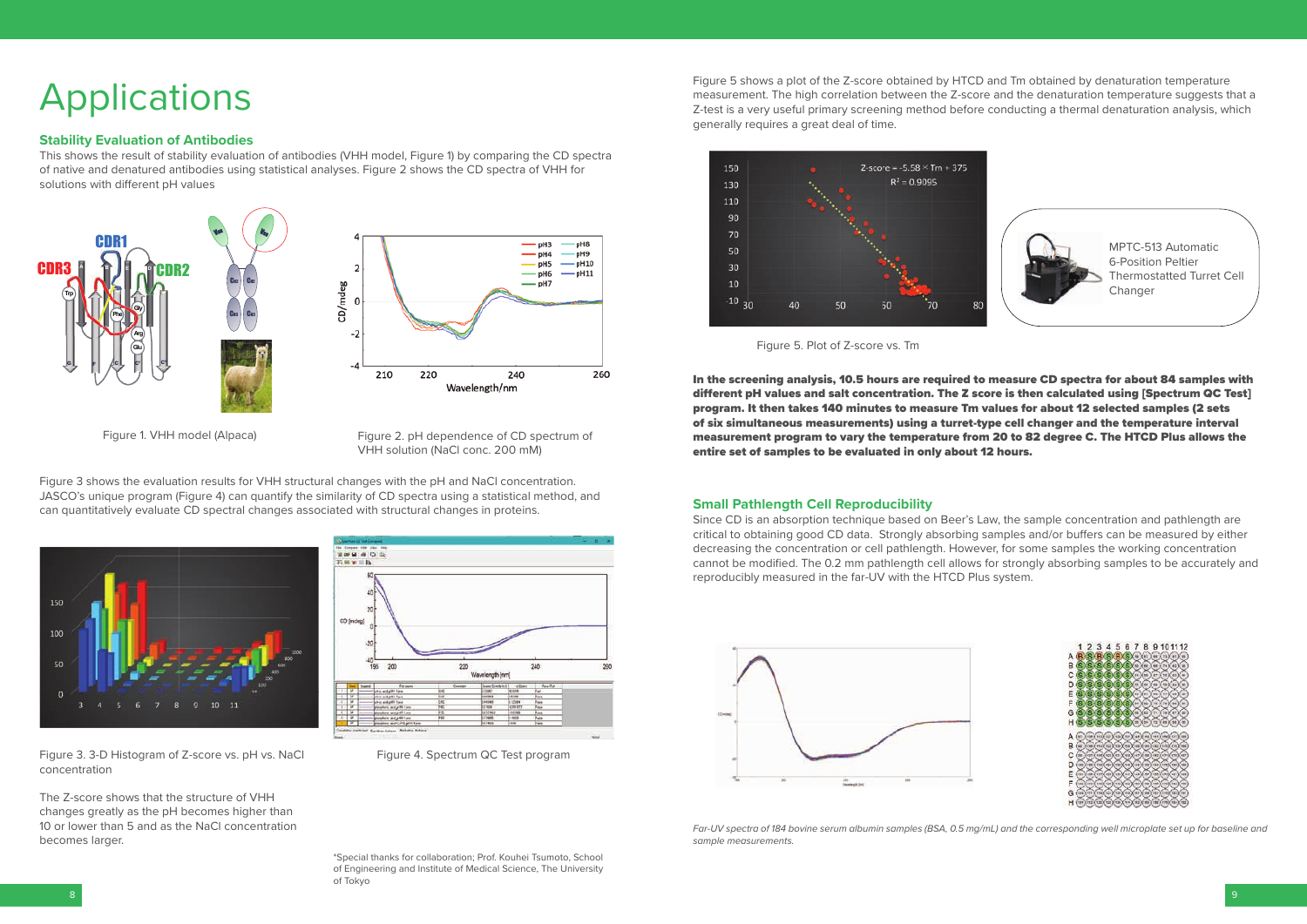## Regulatory Compliance with Spectra Manager CFR<sup>™</sup>

### **User Management**

Based on the dual security structure ([Access Level] and [Work Group]), it is possible to manage different authorization process in flexible and independent as total analysis systems, instrumentations and analytical applications.

JASCO Spectra Manager is designed and developed under ALCOA+ and is a total solution platform to create accurate and complete data.

#### **User Account Security**

Based on functions to prevent duplicate account or to protect password, and to prevent unauthorized access, administrative authorizations as system access and electric signature etc., can be managed strictly.





### **Enduring Electronic Record**

The J-Series HTCD Plus system brings walk up automation with open-access unattended measurement, analysis and reporting for laboratories that can't afford to wait.

Based on prohibiting function to delete electronic record and to overwrite save, and also functions for backup and restore data, electronic records can be saved properly and can be searched accurately during the data lifecycle.

### **Audit Trail**

It is categorized as 3 different records (system log, application log and data log), and it is recorded. Each log can be filtered and displayed under recorded date, user name etc, and it can be exported to audit trail review as text file.

### **Computerized System Validation**

Spectra Manager CFR is developed and manufactured properly under quality control system adapted ISO 9001, and adapted CSV standard.

## HIGH-SPEED AUTOMATED BIOMOLECULAR ANALYSIS SYSTEM



### Data Integrity